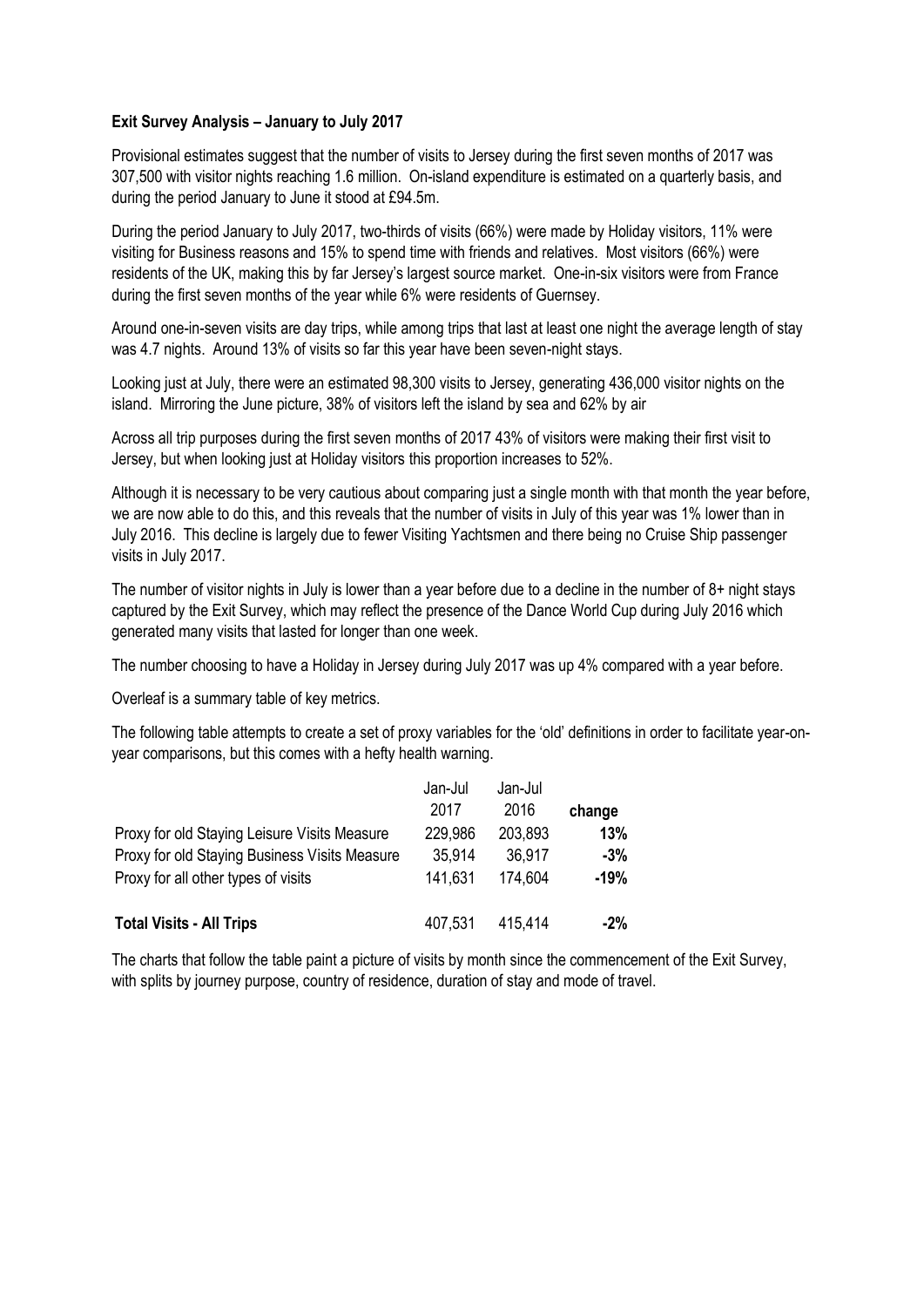|                                                          | <b>Month of</b><br><b>July 2017</b> | 3 months to<br><b>July 2017</b> | <b>January to</b><br><b>July 2017</b> | <b>Rolling 12</b><br><b>Months</b> |
|----------------------------------------------------------|-------------------------------------|---------------------------------|---------------------------------------|------------------------------------|
| <b>Headline Data</b>                                     |                                     |                                 |                                       |                                    |
| <b>Total Visits</b><br>annual change                     | 98,324<br>$-1%$                     | 269,261                         | 407,531                               | 681,168                            |
| <b>Total Visitor Nights</b><br>annual change             | 436,027<br>$-13%$                   | 1,064,520                       | 1,627,703                             | 2,871,159                          |
| Nights per visit (all)                                   | 4.4                                 | 4.0                             | 4.0                                   | 4.2                                |
| Nights per visit for overnighters                        | 5.4                                 | 4.9                             | 4.7                                   | 5.0                                |
| <b>Trip Purpose</b>                                      |                                     |                                 |                                       |                                    |
| <b>Visiting Yachtsmen</b>                                | 3,845                               | 8,127                           | 9,574                                 | 17,169                             |
| annual change<br>Cruise                                  | $-19%$                              | 353                             | 1,189                                 | 1,273                              |
| annual change                                            | $-100%$                             |                                 |                                       |                                    |
| Holiday<br>annual change                                 | 71,374<br>4%                        | 187,339                         | 268,627                               | 448,572                            |
| <b>Business</b>                                          | 7,952                               | 23,468                          | 44,142                                | 71,248                             |
| annual change<br><b>Visiting Friends &amp; Relatives</b> | 8%<br>11,578                        | 34,773                          | 60,301                                | 102,145                            |
| annual change                                            | $-3%$                               |                                 |                                       |                                    |
| Other<br>annual change                                   | 3,574<br>$-39%$                     | 15,201                          | 23,697                                | 40,760                             |
| <b>Country of Residence</b>                              |                                     |                                 |                                       |                                    |
| <b>UK</b>                                                | 62,473                              | 165,365                         | 266,993                               | 449,416                            |
| annual change                                            | $-7%$                               |                                 |                                       |                                    |
| France<br>annual change                                  | 18,619<br>27%                       | 53,863                          | 69,928                                | 107,114                            |
| Germany                                                  | 3,808                               | 10,009                          | 11,517                                | 25,126                             |
| annual change<br>Guernsey                                | $-35%$<br>4,425                     | 14,756                          | 23,812                                | 37,288                             |
| annual change                                            | $-3%$                               |                                 |                                       |                                    |
| Other / Not known<br>annual change                       | 7,825<br>23%                        | 22,429                          | 30,189                                | 53,693                             |
| <b>Mode of Travel</b>                                    |                                     |                                 |                                       |                                    |
| Sea (inc Cruise & Yachtsmen)                             | 37,558                              | 100,074                         | 126,590                               | 212,166                            |
| annual change                                            | 4%                                  |                                 |                                       |                                    |
| Air<br>annual change                                     | 60,766<br>$-4%$                     | 169,187                         | 280,941                               | 469,002                            |
| <b>Duration of Stay</b>                                  |                                     |                                 |                                       |                                    |
| Day Visit<br>annual change                               | 17,377<br>$-9%$                     | 50,480                          | 59,071                                | 107,420                            |
| 1-3 nights                                               | 24,503                              | 82,552                          | 153,926                               | 244,066                            |
| annual change<br>4-6 nights                              | 3%<br>25,485                        | 74,925                          | 116,144                               | 187,825                            |
| annual change<br>7 nights                                | 10%<br>22,054                       | 44,492                          | 54,759                                | 93,291                             |
| annual change                                            | 33%                                 |                                 |                                       |                                    |
| 8+ nights<br>annual change                               | 8,904<br>$-47%$                     | 16,812                          | 23,632                                | 48,565                             |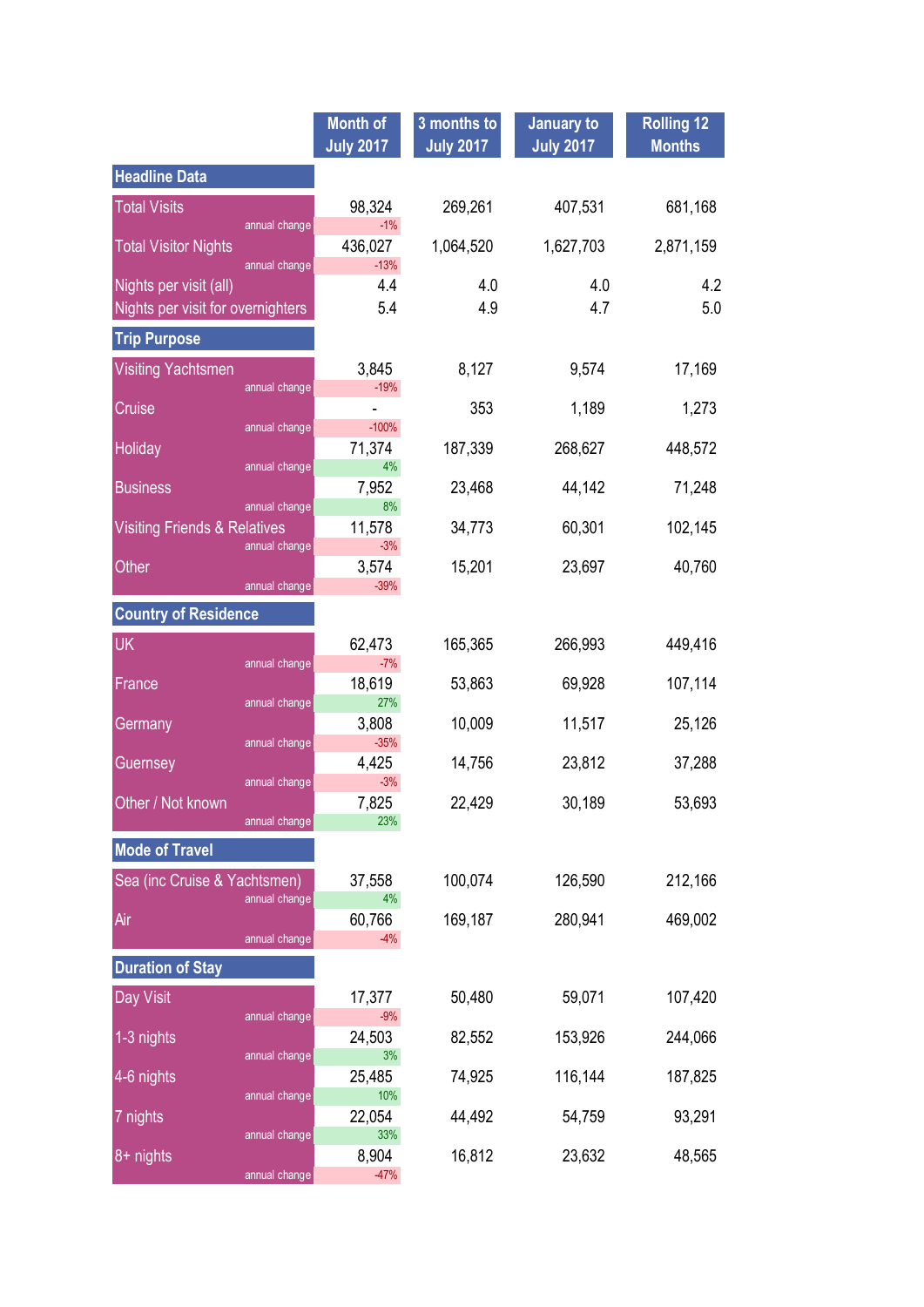